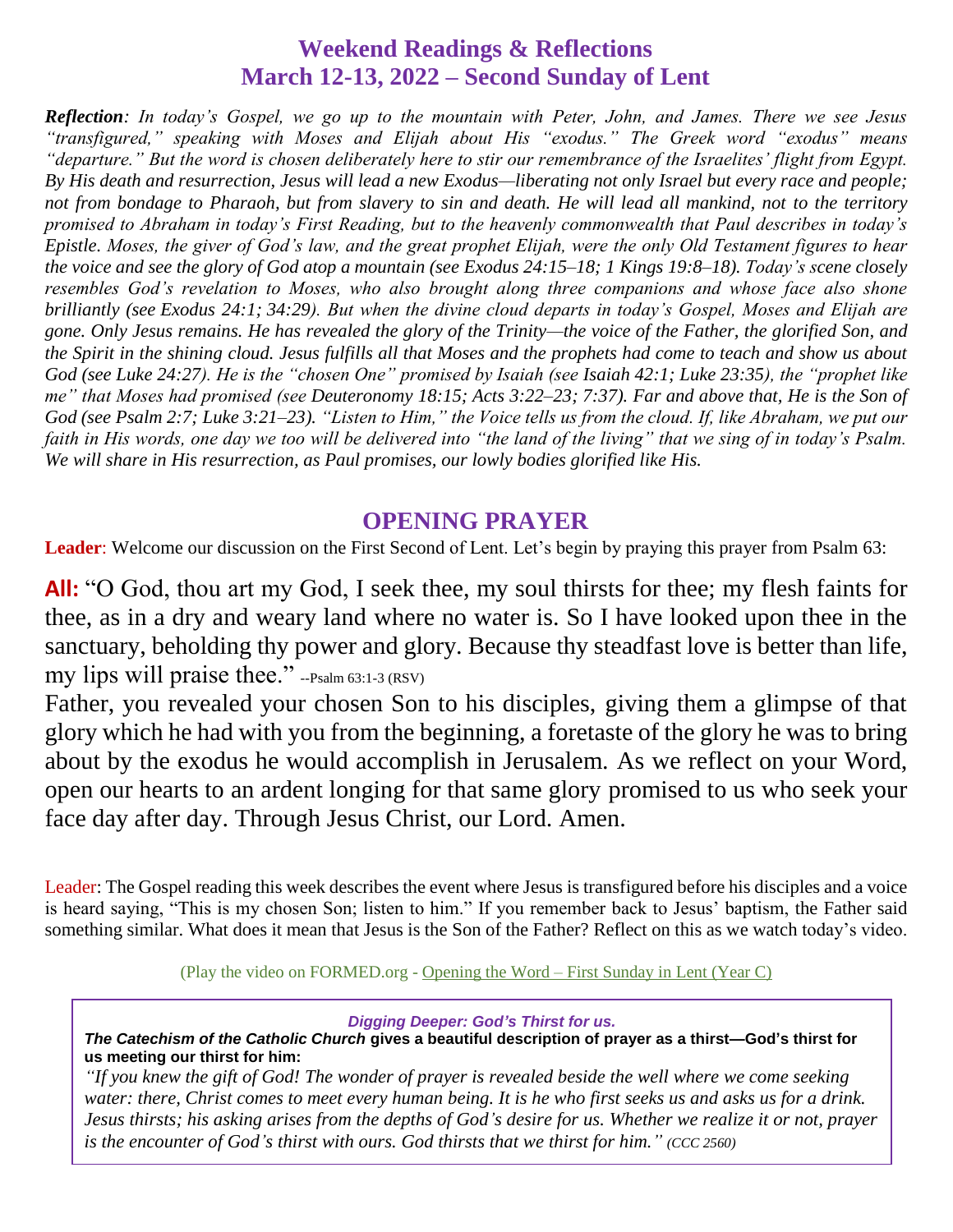#### **FIRST READING** ~ Genesis 15:5-12, 17-18 ~

The Lord God took Abram outside and said, "Look up at the sky and count the stars, if you can. Just so," he added, "shall your descendants be." Abram put his faith in the LORD, who credited it to him as an act of righteousness. He then said to him, "I am the LORD who brought you from Ur of the Chaldeans to give you this land as a possession." "O Lord GOD," he asked, "how am I to know that I shall possess it?" He answered him, "Bring me a three-year-old heifer, a three-year-old she-goat, a threeyear-old ram, a turtledove, and a young pigeon." Abram brought him all these, split them in two, and placed each half opposite the other; but the birds he did not cut up. Birds of prey swooped down on the carcasses, but Abram stayed with them. As the sun

was about to set, a trance fell upon Abram, and a deep, terrifying darkness enveloped him. When the sun had set and it was dark, there appeared a smoking fire pot and a flaming torch, which passed between those pieces. It was on that occasion that the LORD made a covenant with Abram, saying: "To your descendants I give this land, from the Wadi of Egypt to the Great River, the Euphrates."

*Abram has 3 conversations with God about a promise made to him. This is the second and Abram is upset. He has left his home, is in a foreign land, and the promise to be the Father of a large nation is almost laughable as he and his wife are now so old. They do not have a child. Abram asks for a sign. God makes a covenant. In the Old Testament a covenant was a solemn promise between two parties. Both parties would walk through the middle of the split animals as a symbol of what would happen if either party broke the promise. God is the only one to walk through the animals (v17) symbolized by the fire.* 

 *What do you think this means? Can you identify with Abram in your life? What does God's covenant faithfulness mean for you today?*

**SECOND READING** ~ Philippians 3:17-4:1 ~

Brothers and sisters: Our citizenship is in heaven, and from it we also await a savior, the Lord Jesus Christ. He will change our lowly body to conform with his glorified body by the power that enables



him also to bring all things into subjection to himself. Therefore, my brothers and sisters, whom I love and long for, my joy and crown, in this way stand firm in the Lord, beloved.

*St Paul loved the Philippian community. They were his first community. They were being pressured politically. To be acceptable they needed to partake in civic ceremonies and the worship of the Emperor cult. They were worried about their image of acceptability. St Paul reminds them their citizenship is in heaven.* 

- *What pressures do you face to be acceptable in the eyes of the world?*
- *How can you live more fully for 'heaven' during this time of Lent?*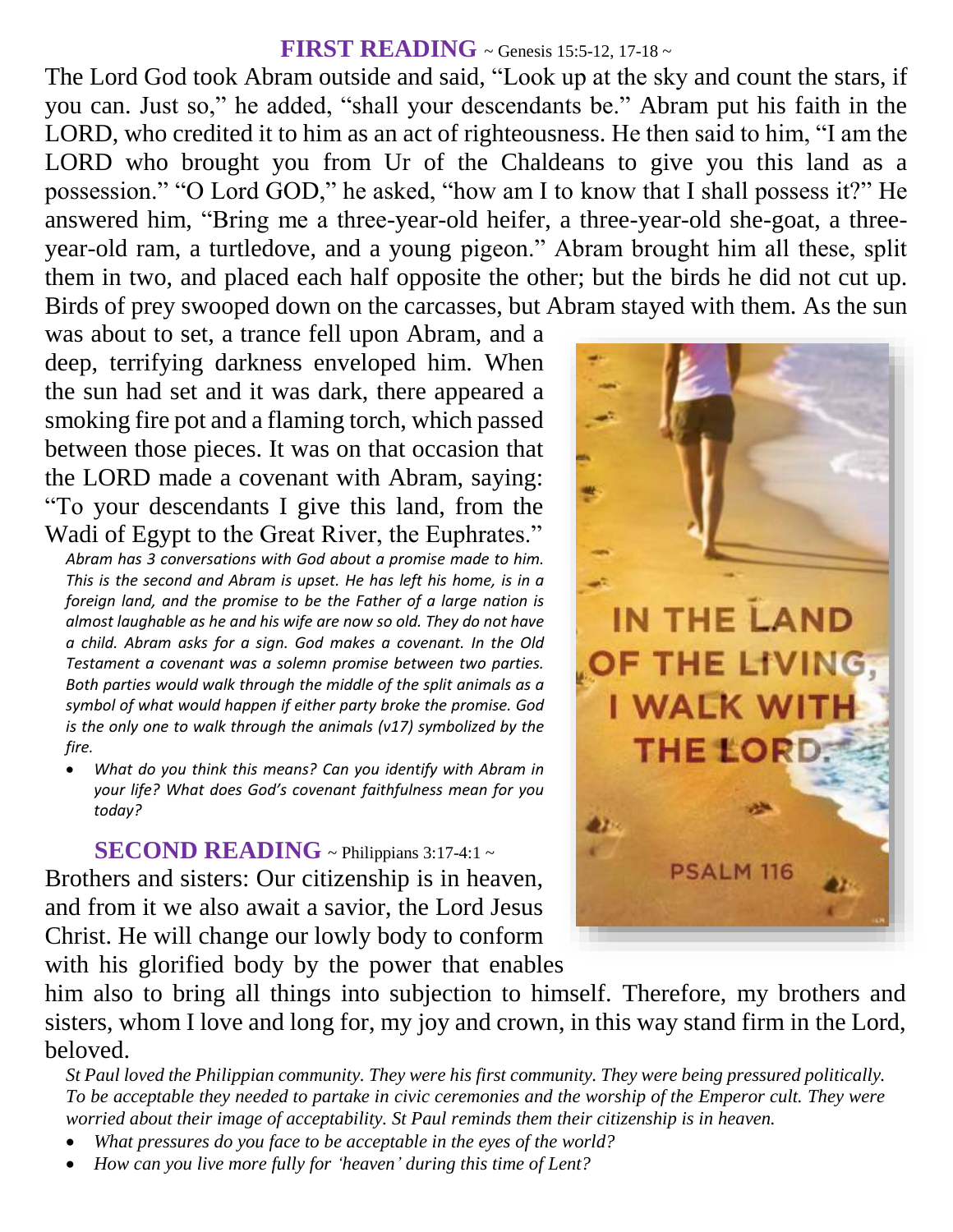### **GOSPEL** ~ Luke 9:28b-36~

Jesus took Peter, John, and James and went up the mountain to pray. While he was praying his face changed in appearance and his clothing became dazzling white. And behold, two men were conversing with him, Moses and Elijah, who appeared in glory and spoke of his exodus that he was going to accomplish in Jerusalem. Peter and his companions had been overcome by sleep, but becoming fully awake, they saw his glory and the two men standing with him. As they were about to part from him, Peter said to Jesus, "Master, it is good that we are here; let us make three tents, one for you, one for Moses, and one for Elijah." But he did not know what he was saying. While he was still speaking, a cloud came and cast a shadow over them, and they became frightened when they entered the cloud. Then from the cloud came a voice that said, "This is my chosen Son; listen to him." After the voice had spoken, Jesus was found alone. They fell silent and did not at that time tell anyone what they had seen.

*The transfiguration of Jesus appearing dazzlingly white symbolizes a heavenly reality. Jesus is indeed the Messiah. Fulfilling the law (Moses) and the prophets (Elijah). Jesus' divine nature shines through. While glorious, the ministry in Galilee is now over. Jesus will soon set his face like flint (Lk 9:51) towards the exodus, his suffering, death and resurrection in Jerusalem. Peter wants to stay in glory on the mountain.*

 *Is there anything you have heard in prayer that requires costly obedience? Where would the journey down the mountain (from prayer) and confronting evil (to the cross) lead you?*

*Making tents and sleeping in them was part of the Jewish Feast of Tabernacles. It reminded Jewish people of the special time when God pitched his tent among them in the desert. It was a symbol of wanting God to be with them again. Jesus is revealed as the very presence of God among his people in the transfigured bright whiteness like Moses had met on Mt Sinai. Peter doesn't get it. He seeks to build tents hoping for a future coming of God. Peter does not know what he is saying or doing.* 

 *Are you mucking around with tents or going down the mountain to work? The Divine Voice of the Father from heaven speaks only a few times in the Gospels. 9 words are shared today: 'This is my chosen Son, listen to him'.*

 *During the season of Lent how could you listen more? What is the best way you have found in the past to 'listen' to God?*

## **MEDITATION**

What can blind us or keep us from recognizing God's glory in our lives? Sin and unbelief for sure! Faith enables us to see what is hidden or unseen to the naked eye. Through the eyes of faith Abraham recognized God and God's call on his life. Abraham is the father of faith because he put his hope in the promises of God. Faith makes us taste in advance the light of God's glory when we shall see him face to face (1 Corinthians 13:12; 1 John 3:2).

The Lord Jesus reveals his glory in fulfilling his Father's will God is eager to share his glory with us! We get a glimpse of this when the disciples see Jesus transfigured on the mountain. Jesus' face changed in appearance and his clothing became dazzling white (Mark 9:2,3).

When Moses met with God on Mount Sinai the skin of his face shone because he had been talking with God (see Exodus 34:29). Paul says that the Israelites could not look